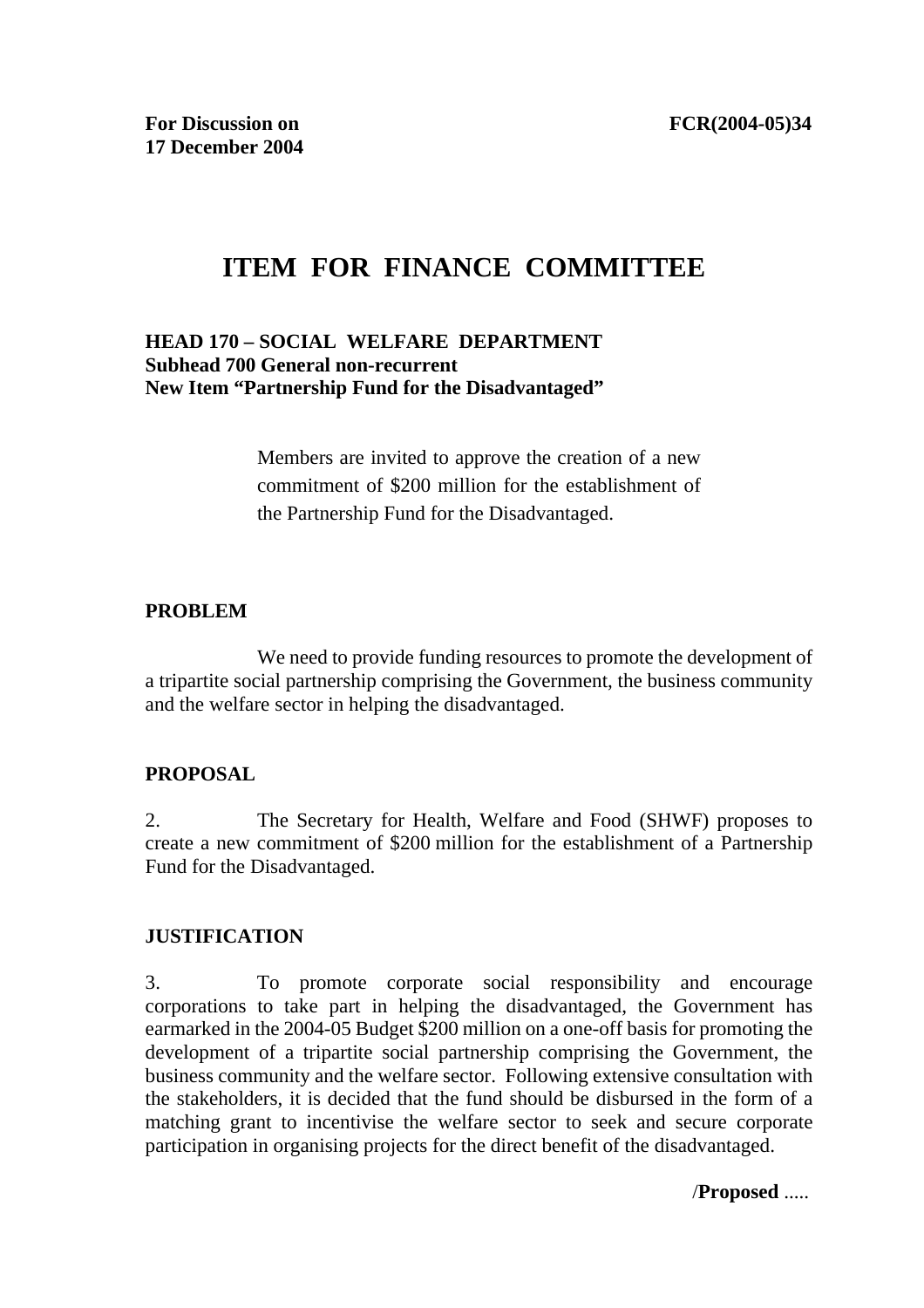## **Proposed Uses of the Fund**

4. The Fund aims to incentivise the welfare sector to expand their network in seeking and securing corporate participation, and encourage the business sector to take up more social responsibility in helping to create a cohesive, harmonious and caring society.

5. To achieve these objectives, we propose to use the Fund for two main purposes -

- (a) *Matching Grant Portion* (about \$190 million) : funding applications will be invited from non-governmental organizations (NGOs) in the welfare sector for projects to help the disadvantaged. Grants to NGOs would be calculated in accordance with the contributions from business corporations, in cash or in kind or both, on a dollar-to-dollar matching basis; and
- (b) *Support Measures Portion* (up to a maximum of \$10 million) : various support measures would be carried out to facilitate the formation and sustainability of tripartite partnership.

6. For the matching grant portion, we plan to allocate the funding in two rounds. We have tentatively earmarked \$80 million for the first round and \$110 million for the second round. Any unallocated funding of the first round will be transferred to the second or subsequent round(s) for allocation until depletion of the Fund.

7. To encourage participation of NGOs and in order that the Fund will benefit the largest number of NGOs possible, each applicant NGO will only be allowed to submit one application in the first round and allocation for each successful application will be capped at a maximum of \$500,000. There is no limit on the amount of contribution from the business corporations.

8. On the portion for support measures, this has been proposed in response to the strong request from both the welfare and business sectors that such measures should be in place to encourage more NGOs to form partnership with the business sector and for such partnerships to sustain. We propose to reserve up to \$10 million of the Fund for the following support measures -

 $/(a)$  .....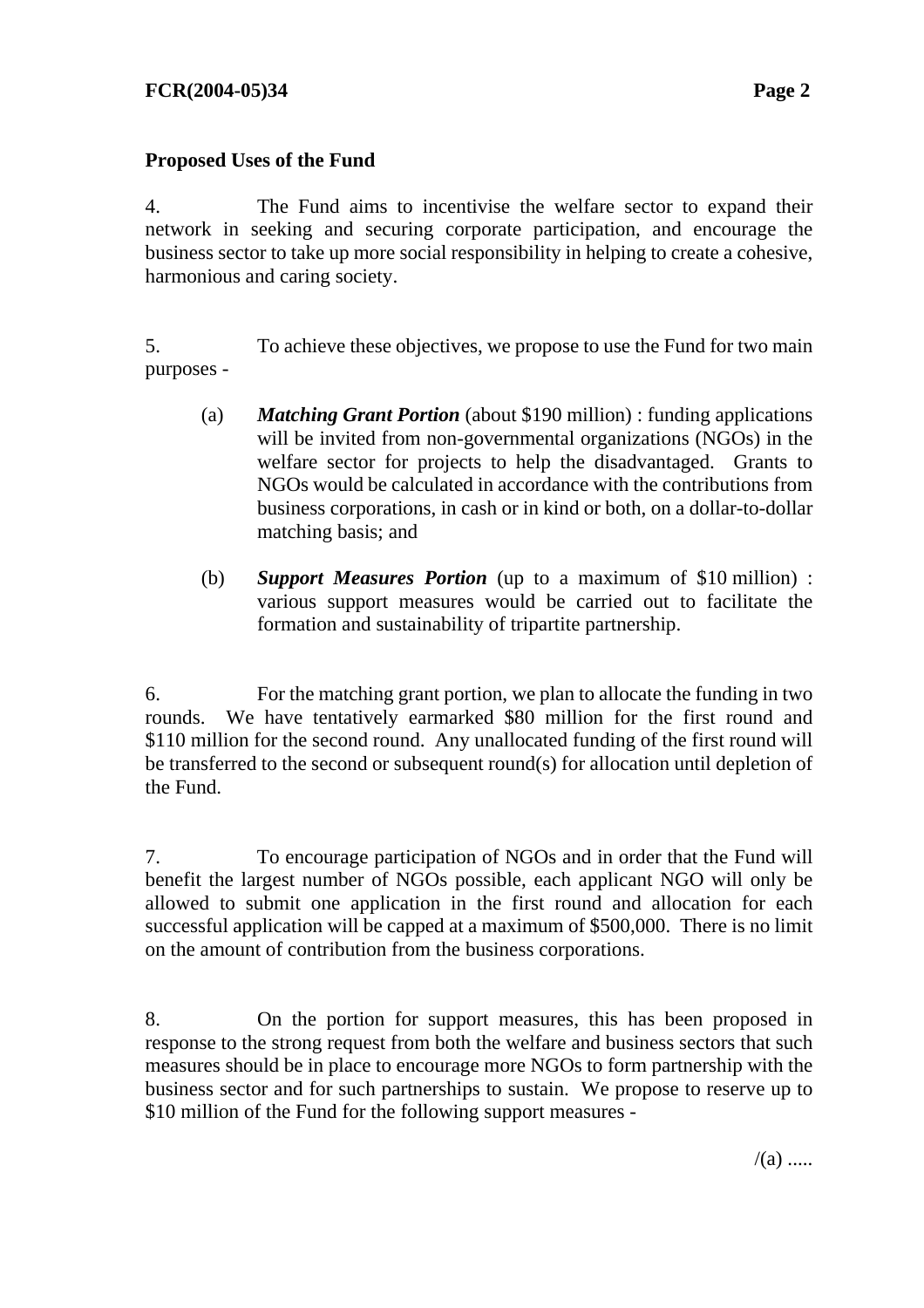- (a) commissioning research, evaluative studies or projects that would enhance NGOs' understanding and competence on building up and maintaining partnership with the business sector;
- (b) establishing and maintaining a web-based platform to promote the tripartite social partnership; and
- (c) conducting promotional activities to gain support over the objectives of the Fund from the society as a whole.

Any unused funding reserved for support measures will be transferred for matching purpose.

9. We will conduct a review of the scheme after completion of the first round so that improvements can be made in subsequent round(s) in the light of the experience gained. The review will cover, among others, the ceiling for each application, as well as the allocation between the two portions. Any changes would be announced before applications are invited for the subsequent round(s).

10. The eligibility criteria, application requirements, monitoring mechanism and support measures under the Fund are set out in Enclosure 1. The proposed breakdown of the use of the \$200 million is set out at Enclosure 2. Encls. 1  $& 2 \right.$ 

#### **Administration of the Fund**

11. The Director of Social Welfare (DSW) will be the Controlling Officer of the Fund. An Advisory Committee comprising non-official members from the welfare, business and academic sectors will be set up to examine and advise DSW on which applications should be approved and on all matters relating to the operation of the Fund including reviewing and refining the guidelines for assessing applications in the light of experience and changing circumstances. Social Welfare Department (SWD) will provide secretariat support.

12. We intend to adopt the following guidelines in assessing applications for the matching grant portion -

(a) priority would be given to applications which support one or more of the Government's welfare policies in building individual capacity, strengthening families and enhancing community mutual support and provide more direct benefits to the underprivileged groups. Other priorities may also be drawn up by the Advisory Committee in the light of the latest socio-economic situation;

 $/(b)$  .....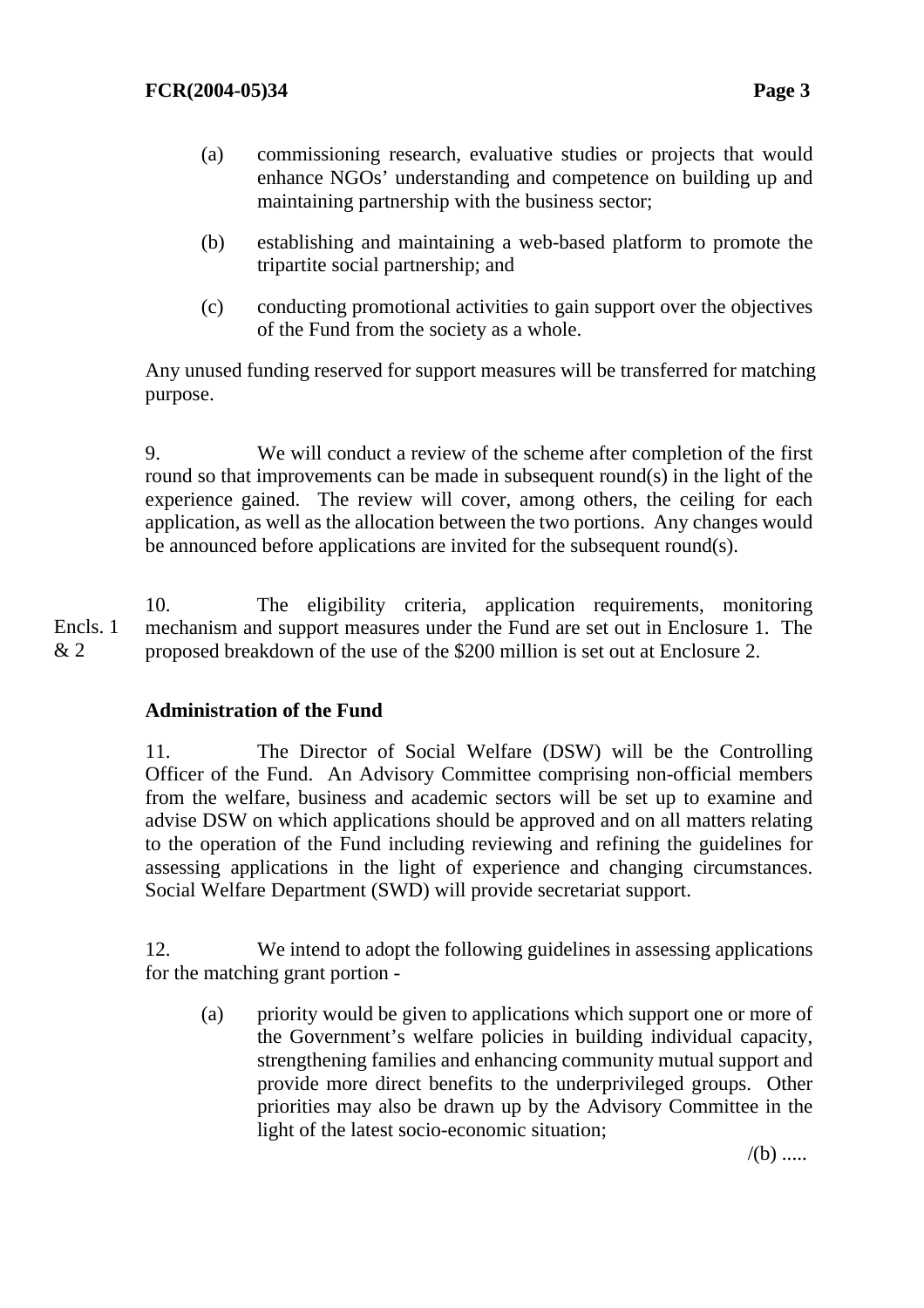- (b) priority would be given to proposals which can sustain partnership with the business corporations in serving the underprivileged groups after exhaustion of funding from the Fund. The plans of how to sustain the partnership may be modified from the original proposal, with possibly different contributions from the NGO and the business corporations;
- (c) priority would be given to proposals which use funding from the Fund in a way that would maximize the benefits of the disadvantaged groups;
- (d) we encourage business corporations to contribute as much as possible rather than being constrained by the ceiling for each application to be granted under the Fund;
- (e) all contributions in cash from business corporations will be accepted, except for donations from professional associations and religious bodies, contributions from charitable trusts and funds under the management of government departments/public bodies;
- (f) business contributions in kind will be translated into monetary value for matching purpose. Used (not brand new) items would not be counted; and
- (g) joint contributions from more than one business corporation for the same application can be accepted.

#### **Implementation Timetable**

13. Subject to Members' approval, we plan to launch the Fund in the first quarter of 2005. We expect to disburse grants for successful applications in the second quarter of 2005. Timing of the second round of applications is subject to review.

#### **FINANICAL IMPLICATIONS**

14. The Government has earmarked sufficient funds in the General Revenue Account for the launching of the Fund in 2004-05. The actual cash flow and duration of the scheme will depend on the speed at which the NGOs can secure the donations, and the amount involved. Subject to Members' agreement, we will include sufficient provision in the annual estimates of the relevant financial years.

#### /**BACKGROUND** .....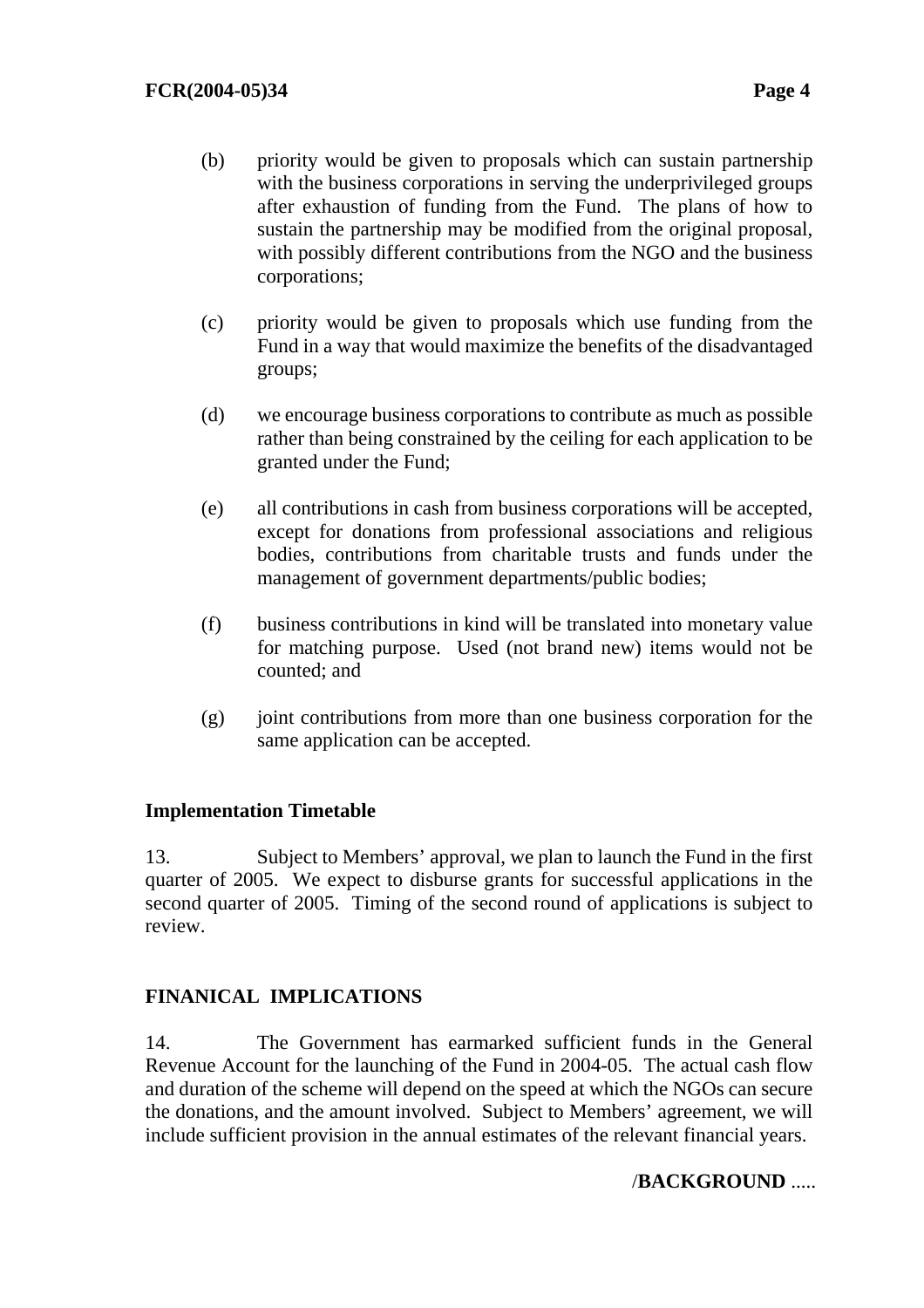### **BACKGROUND INFORMATION**

15. In the 2004 Policy Address, the Chief Executive asked the SHWF to examine, in consultation with the Social Welfare Advisory Committee (SWAC) and the Community Investment and Inclusion Fund Committee, ways to develop a tripartite partnership between government, the business community and the not-for-profits sectors, and to consolidate and promote the successful experience of the Community Investment and Inclusion Fund<sup>Note 1</sup> (CIIF). To take the concept further, the Financial Secretary has earmarked in the 2004-05 Budget an additional \$200 million on a one-off basis for promoting the development of tripartite social partnership. The Health, Welfare and Food Bureau was invited to consult the social welfare sector on how best to use this fund, whether, for example, to use a matching grant or other modality to incentivise the sector to seek and secure corporate participation.

16. SWD has conducted extensive consultation sessions with the welfare sector, including both subvented and non-subvented NGOs, and business corporations, from April to November 2004. At the same time, we have also exchanged views with the Hong Kong Council of Social Service (HKCSS), the Community Chest, the Hong Kong General Chamber of Commerce (HKGCC), and other interested individuals in the business sector. Both NGOs and business corporations generally welcome the initiative, which is regarded as a useful incentive to encourage NGOs to build up and expand their partnership with business corporations in helping the disadvantaged. They have also expressed views on the scope, allocation and details of the use of the Fund, and the other assistance they might need in the matching process. In particular, the business sector raised their concern that only a limited portion of the project cost should be used to cover the staffing or administration expenses in order to bring maximum benefits to the disadvantaged groups. We have taken into account their views in formulating the proposed operational arrangements.

/17 .....

Note 1 The Partnership Fund for the Disadvantaged is different from the CIIF as they each have their own focus as follows -

<sup>(</sup>a) the CIIF funds projects which promote the enhancement of **social capital** which may take various forms such as capacity building of individuals, mutual help among different groups of the society (not necessarily involving the business sector), one sector of the community such as the aged undertaking volunteering work to help the other sector say the deprived youth. Tripartite partnership between the Government, the business community and the third sector is one of the many possible ways to enhance social capital across the three sectors, but it is not a must in projects funded by CIIF; and

<sup>(</sup>b) the Partnership Fund for the Disadvantaged on the other hand places emphasis on the **partnership relationship** to be formed between the three sectors. They may work together for a large variety of possible projects to help the disadvantaged, including but not limited to projects which would promote social capital.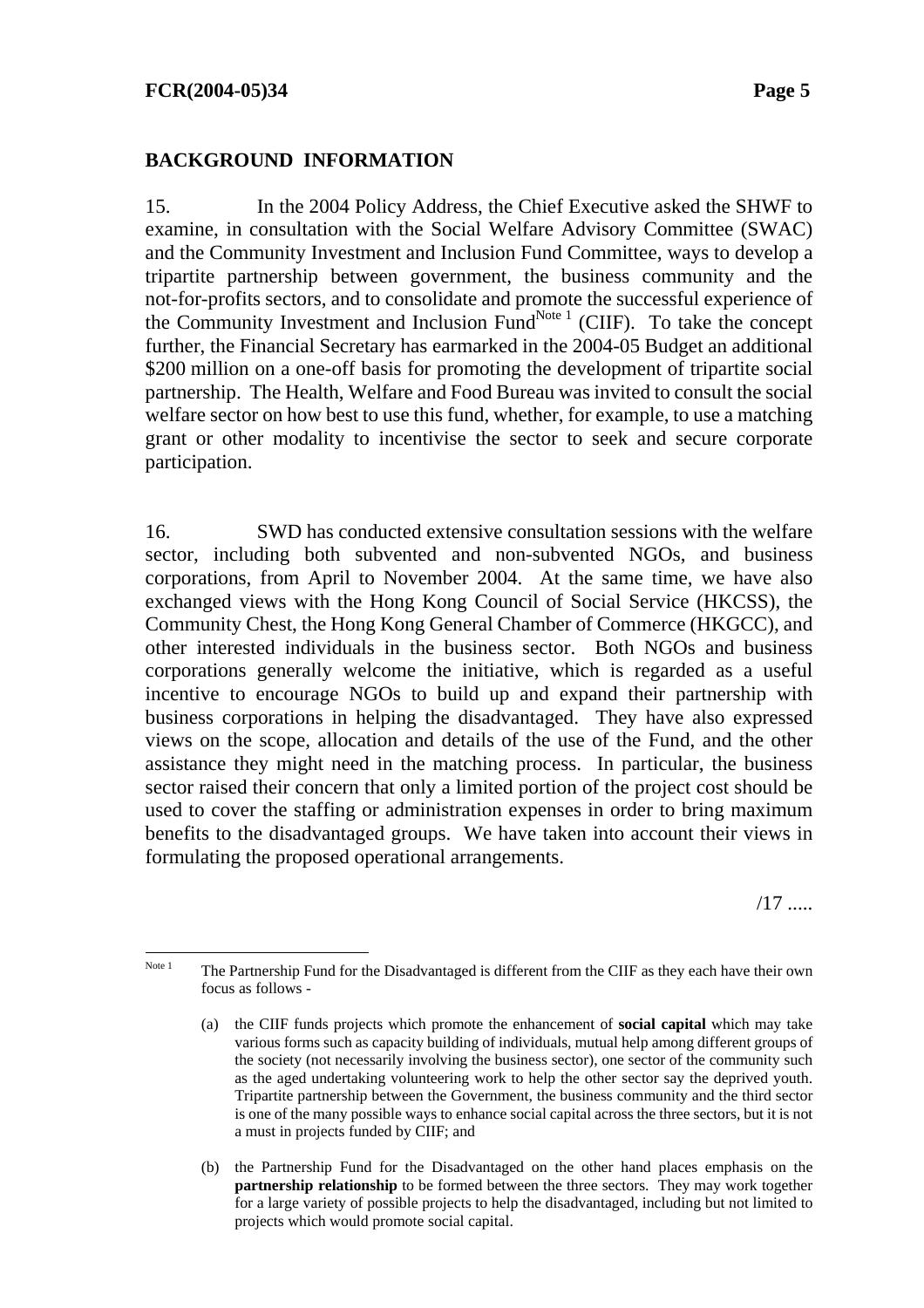17. The SWAC and the Women's Commission were consulted in October and November 2004. While supporting the proposal, some Members raised objection to the original proposed acceptance of contribution of free services by business corporations for matching purpose under the Fund. They also suggested that flexibility needed to be retained for the detailed arrangements for the second and, if necessary, subsequent rounds so that experience accumulated could be taken into account in refining the arrangements. We have taken on board their suggestions in our latest proposal.

18. We briefed the [Legislative Council Panel on Welfare Services](http://www.legco.gov.hk/yr04-05/english/panels/ws/general/ws0405.htm#041108)  [on 8 November 2004.](http://www.legco.gov.hk/yr04-05/english/panels/ws/general/ws0405.htm#041108) Some Members raised concern on the originally proposed ceiling of 15% of the grants from the Fund for staffing or administrative expenses. To address Members' concern, we will not mandate a ceiling for staffing or administrative expenses, but in considering applications, priority will be given to proposals which use funding in a way that would bring maximum benefits to the disadvantaged groups. A Member also suggested that the portion of the Fund reserved for support measures should be increased from \$10 million to \$20 million and that such support measures should not be limited to the development of a web-based platform. We took note of the welfare sector's request and clarified that the support measures would not be confined to the development of a web-based platform. Considering that the primary objective of the Fund is to encourage the formation of tripartite partnership for the direct benefit of disadvantaged groups, and that the forming of partnership is itself a learning process for NGOs, our assessment at this stage is that \$10 million should be adequate for this purpose, but this may be reviewed in the light of experience.

-------------------------------------

Health, Welfare and Food Bureau December 2004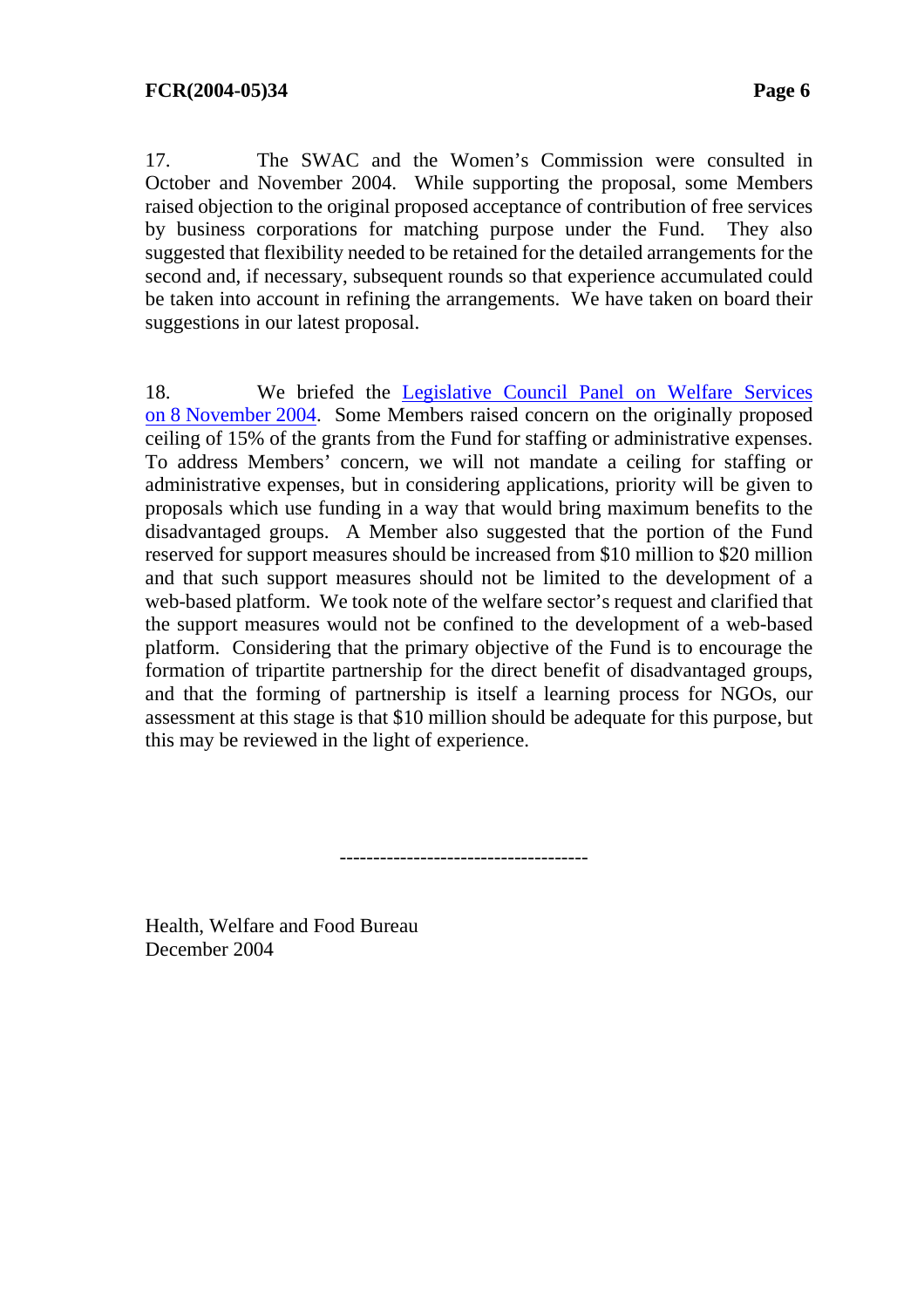## **Eligibility Criteria, Application Requirements, Monitoring Mechanism and Support Measures for the Partnership Fund for the DisadvantagedNote 2**

#### **Eligibility Criteria**

The eligibility criteria are proposed below.

## Eligible Applicants

2. Bona-fide charitable welfare NGOs having tax-exempted status under Section 88 of the Inland Revenue Ordinance can apply for the Fund.

## Proposals to be Accepted for Consideration

3. The Fund is an additional source of public resources to promote the development of tripartite social partnership. Project proposals meeting the following conditions will be eligible for further consideration -

- (a) the proposal should be an initiative in support of the Government's welfare policy but currently not receiving funding support from the Government in any form (e.g. being supported under a funding and service agreement with SWD, being a service contract awarded by SWD, or funded by any public funds such as the Lotteries Fund, the CIIF), or from any established charitable Trusts/Foundations etc.;
- (b) the initiative should be delivered in Hong Kong, and would benefit directly the welfare of the underprivileged groups such as people with disability, elderly people with inadequate social support, children from deprived families and victims of family violence/abuse, etc.;
- (c) contributions should be made by business corporations registered and operating their business in Hong Kong;

 $/(d)$  .....

 Note 2 The eligibility criteria, application requirements, monitoring mechanism and support measures set out in this Enclosure may be subject to changes as deemed necessary in light of the actual experience gained during implementation.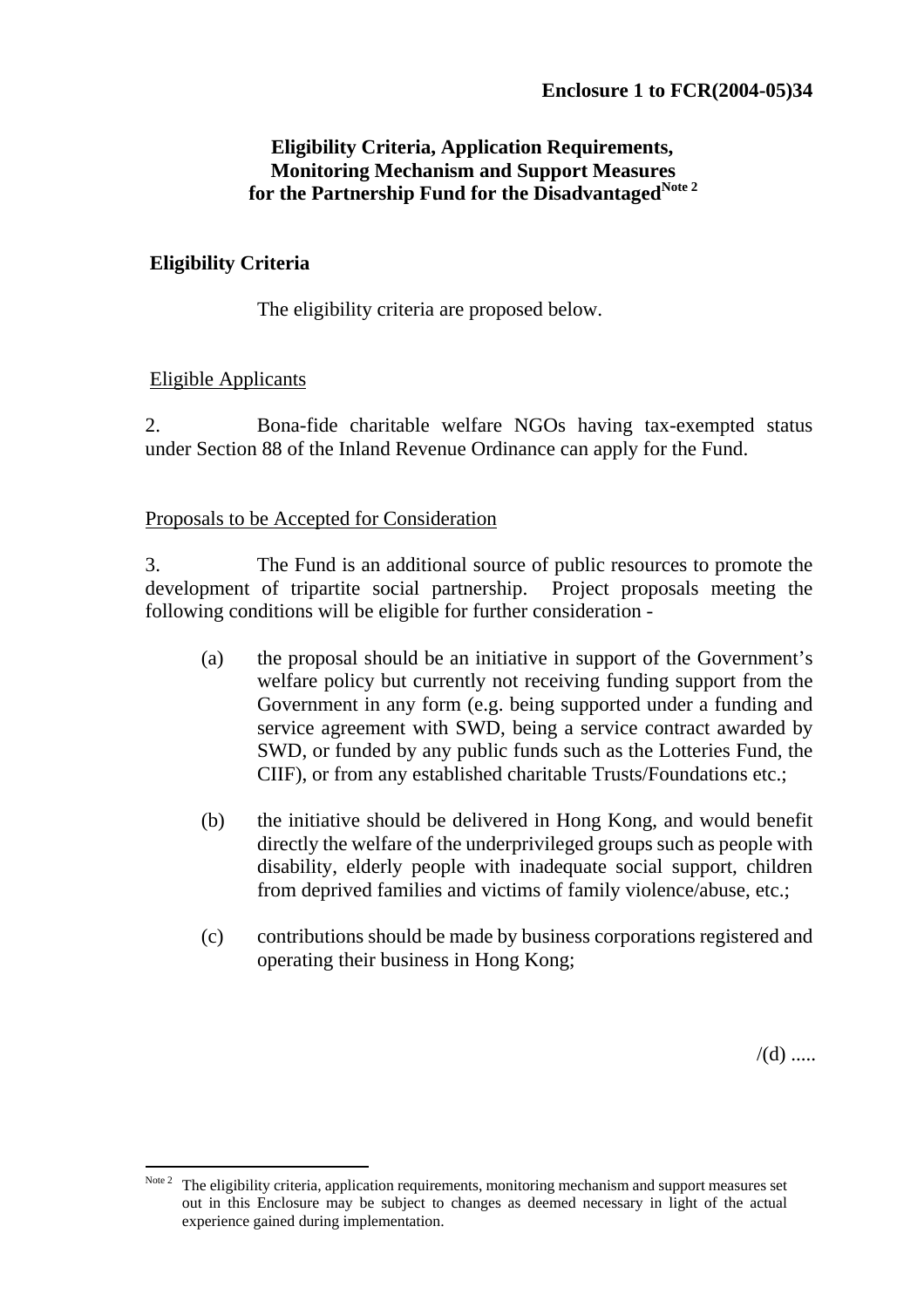- (d) the proposal submitted by applicant NGO should have business corporation's contribution in cash, in kind or a combination of the two, but contribution in service would not be recognized for matching purpose under the Fund. We have not proposed to accept contribution in services as this may affect the development of corporate volunteering work. Moreover, it would be difficult to quantify and monitor such contributions in services;
- (e) the proposals should not have received any committed business contributions before the formal launch of the Fund. This is to encourage the formation of more partnerships between NGOs and business corporations, which is the prime objective of the Fund. In the same spirit, proposals should not be self-financing projects either, as they are already operating in a cost recovery mode through fee charging; and
- (f) donations should not come from corporations running business in connection with smoking.

## **Application Requirements**

4. The detailed application requirements will be drawn up and we expect that applicants should provide the following information in their applications -

- (a) details of the project (including operational plan, budget and timeframe);
- (b) for NGOs currently not receiving SWD subventions, documents showing the eligibility of their organization as a welfare NGO, which include the registration under Section 88 of the Inland Revenue Ordinance, detailed information on its constitution, the management structure and the persons involved, and the audited accounts of the organisation of the previous year;
- (c) written confirmation of the amount and nature of contributions of the partnering business corporation(s);
- (d) translation of business contributions in kind into monetary terms;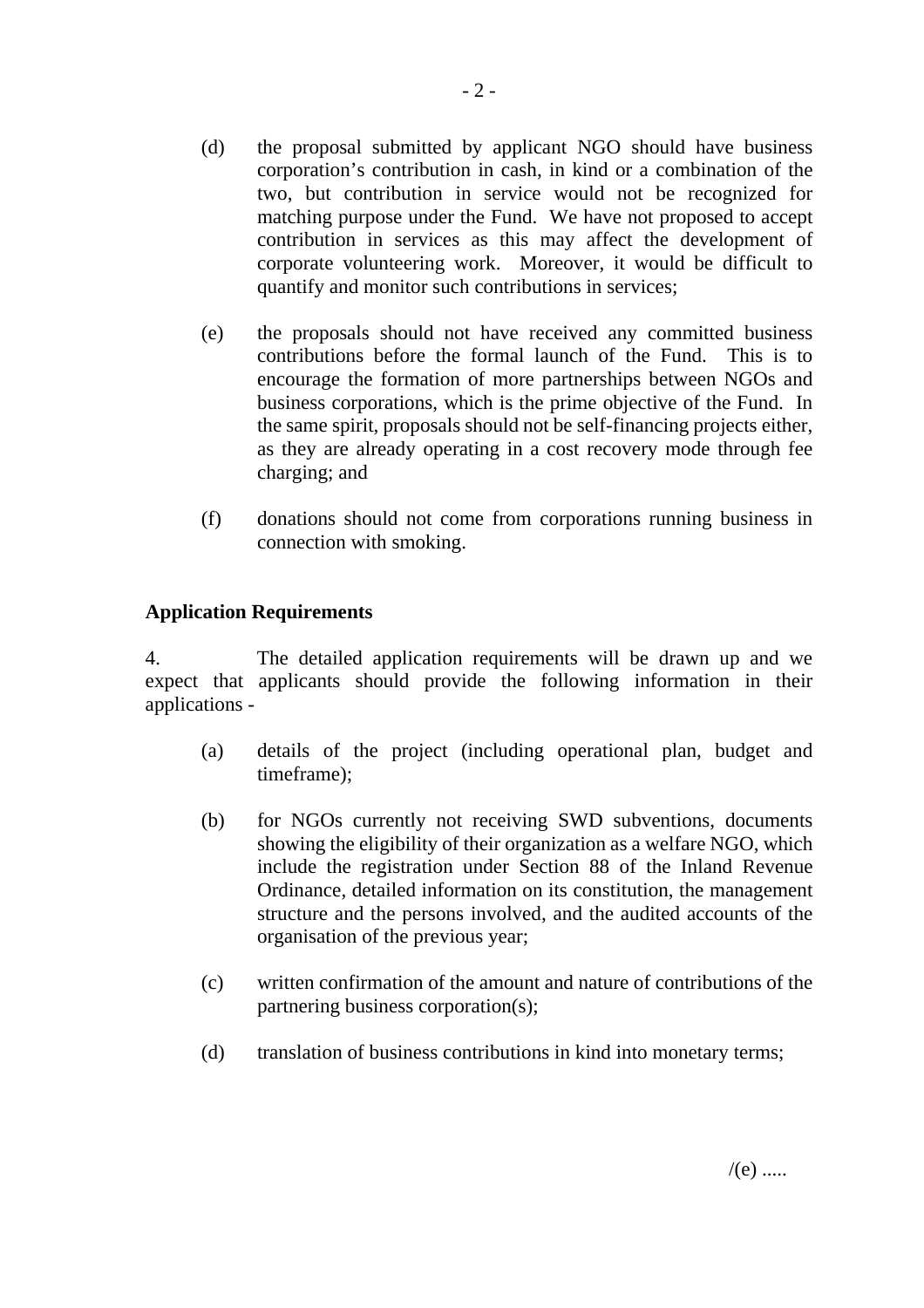- (e) participation of the partnering business corporation(s) beyond financial contributions such as volunteering, if any;
- (f) any plan on how to sustain partnership with the business corporation(s) in serving the underprivileged groups after the end of the project period; and
- (g) any other factors meriting the Advisory Committee's special consideration.

Debriefing sessions will be arranged for unsuccessful applicants to share areas for future improvement.

#### **Monitoring Mechanism**

5. Grants from the Fund will be disbursed to the applicant NGO, either in one go or at intervals to be directed by the Advisory Committee, upon confirmation of the commencement of the project and receipt of contribution from the business corporation concerned. SWD reserves the right to withhold any payment if the applicant NGO fails to provide adequate information as required or fails to deliver the project as approved and on time. NGOs will be required to furnish a concise report at the end of the project, or progress reports at intervals as specified by the Advisory Committee, to SWD, which will be uploaded onto a web-based platform for public scrutiny.

6. NGOs will be required to submit final audited financial statements to account for the usage of the grant from the Fund (not the part of the business contributions) to SWD, and to certify that the grant from the Fund has been used for the purposes as specified in the applications. For projects in receipt of grants of above \$250,000 from the Fund, NGOs will be required to submit annual audited accounts as well. As a requirement, NGOs should exhaust all or an amount equal to the approved grant under the Fund, whichever is the lower, of the donations from the business corporations if they are contributions in cash before using the grant from the Fund. Unless otherwise approved by the Advisory Committee, any unspent sum from the Fund at the end of the project should be returned to SWD.

/**Support** .....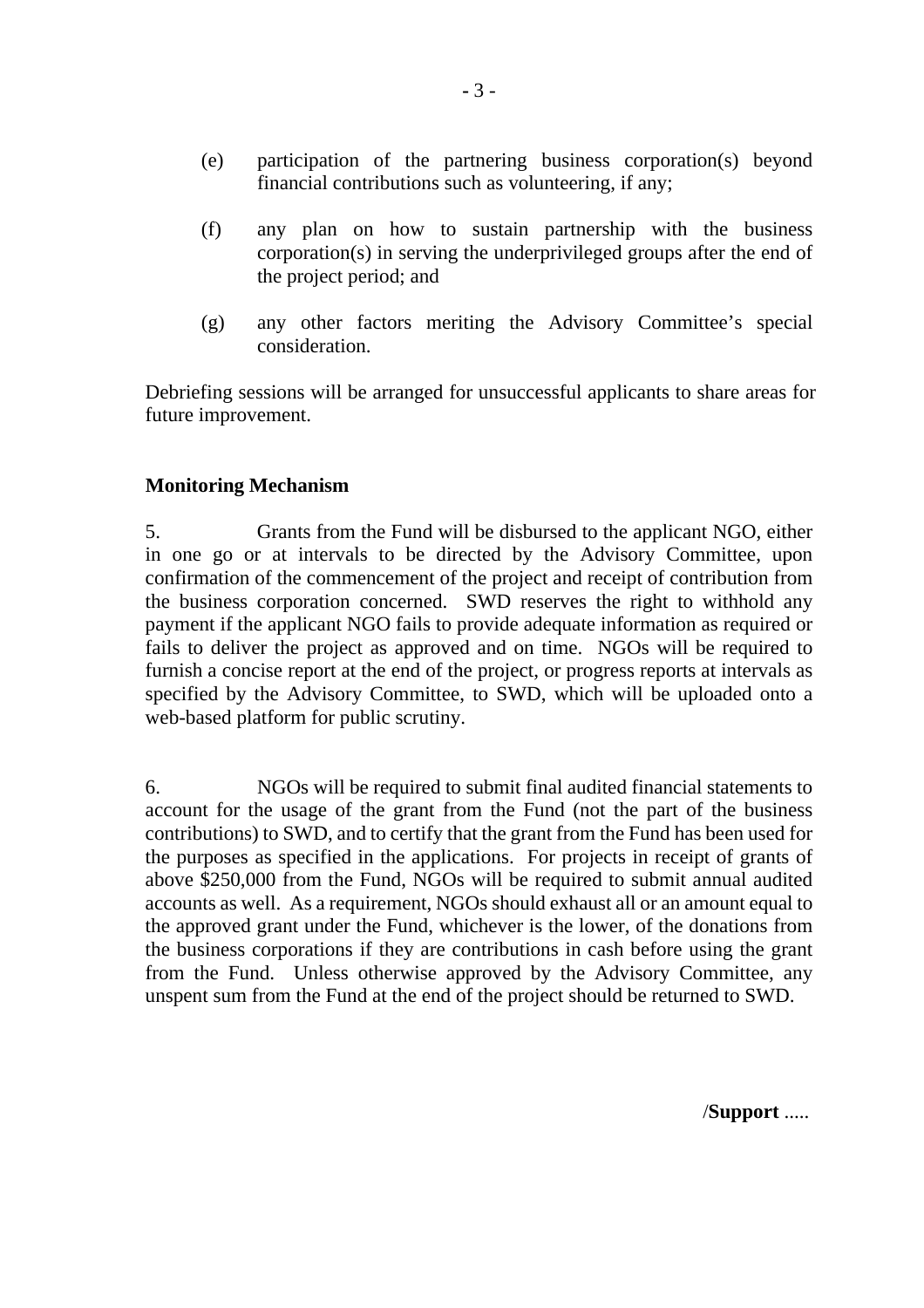#### **Support Measures**

7. Support measures will be put in place to encourage more NGOs to form partnership with the business sector and for such partnerships to sustain and they include the following -

- (a) the HKCSS and the HKGCC have kindly agreed to consider mobilising their existing platforms for matching NGOs with business corporations. SWD will not be directly involved in the matching process but will organize matching fora, including kick-off events, and provide information to all enquiring NGOs or corporations;
- (b) a web-based platform will be established to promote tripartite social partnership. For all proposals that have successfully secured support from the Fund, the applicant NGOs will be required to upload a summary of the proposal, progress report and their final report onto the platform for public scrutiny. At the same time, NGOs may upload their planned projects and initiatives to the web for appealing contributions and support from business corporations. Business corporations, on the other hand, are welcome to make use of the platform to promulgate their missions in fulfilling corporate social responsibility and resources available for supporting NGOs to carry out welfare initiatives;
- (c) commissioning of researches, evaluative studies or projects (including training) that would enhance NGOs' understanding and competence in building up and maintaining partnership with the business sector; and
- (d) promotional activities including giving recognition to the contributions of the business sector, gaining support over the objectives of the Fund from the society as a whole etc.

-------------------------------

**-** 4 -